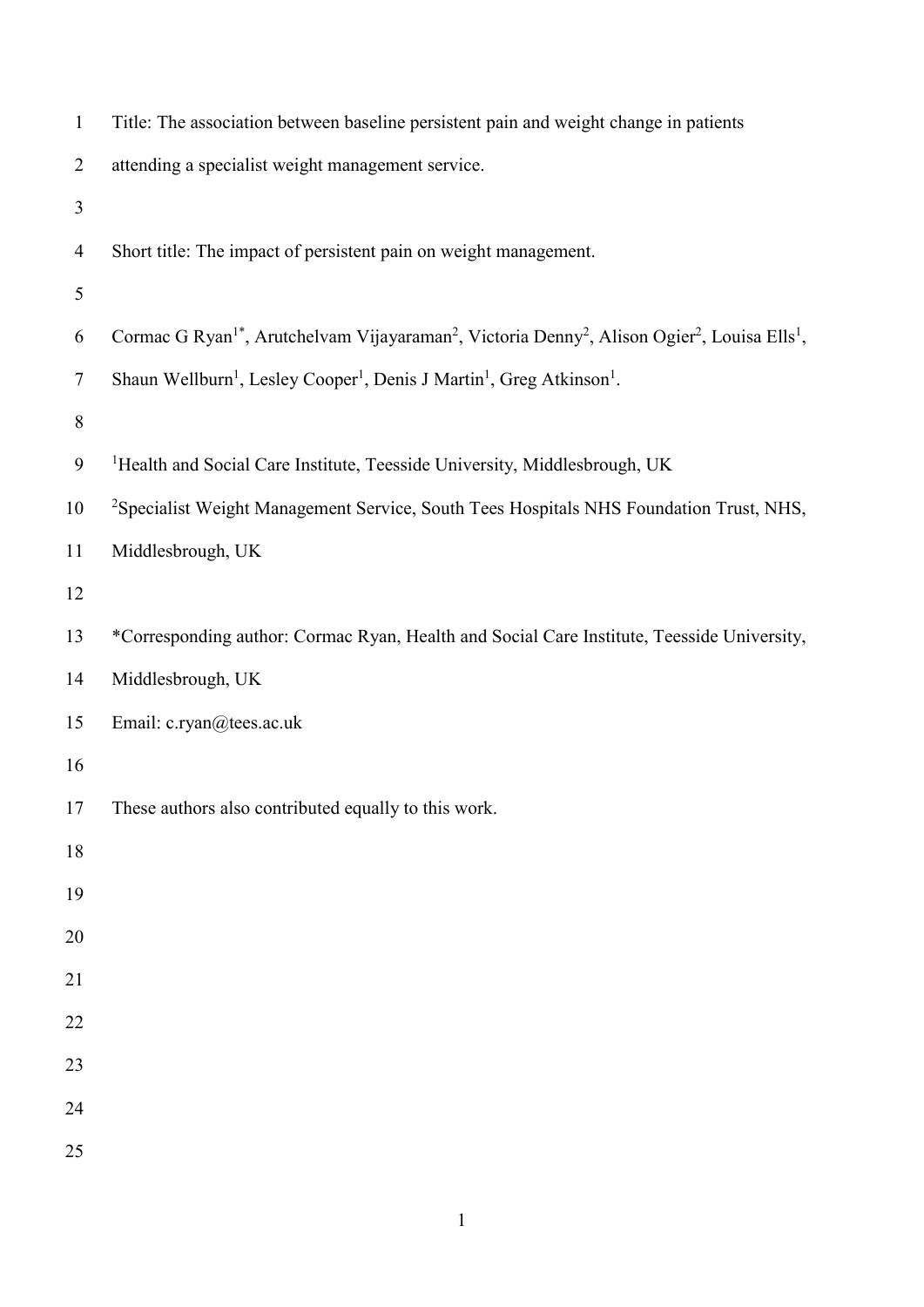### **Abstract**

 Objective: To quantify the influence of baseline pain levels on weight change at one-year follow-up in patients attending a National Health Service specialist weight management programme. Methods: We compared one-year follow-up weight (body mass) change between patient sub- groups of none-to-mild, moderate, and severe pain at baseline. A mean sub-group difference 34 in weight change of  $\geq$ 5kg was considered clinically relevant. Results: Of the 141 complete cases, n=43 (30.5%) reported none-to-mild pain, n=44 (31.2%) reported moderate pain, and n=54 (38.3%) reported severe pain. Covariate-adjusted mean weight loss (95%CI) was similar for those with none-to-mild (8.1kg (4.2 to 12.0kg)) and moderate pain (8.3kg (4.9 to 11.7kg). The mean weight loss of 3.0kg (-0.4 to 6.4kg) for the severe pain group was 5.1kg (-0.6 to 10.7, p=0.08) lower than the none-to-mild pain group and 5.3kg (0.4 to 10.2kg, p=0.03) lower than the moderate pain group. Conclusions: Patients with severe pain upon entry to a specialist weight management service in England achieve a smaller mean weight loss at one-year follow-up than those with none- to-moderate pain. The magnitude of the difference in mean weight loss was clinically relevant, highlighting the importance of addressing severe persistent pain in obese patients undertaking weight management programmes.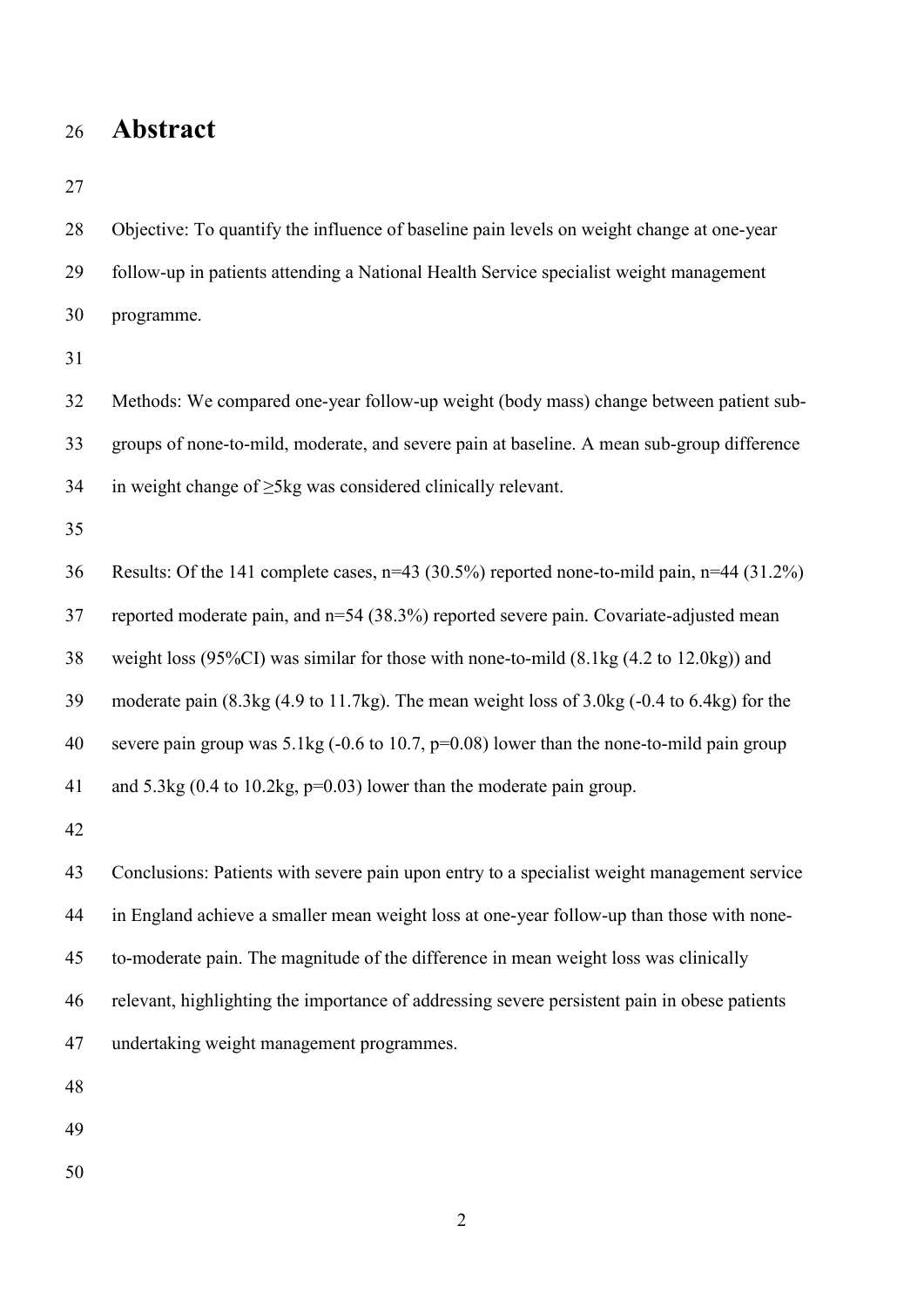## **Introduction**

 Obesity is a major public health issue affecting one in four adults in England (1). As such, strategies to enhance the effectiveness of weight loss services are of national importance (2) and it is essential that the weight management services that are in place are appropriate and fit for purpose. Chronic pain affects 13% of people in the UK (3). There is a substantial body of evidence demonstrating a link between obesity and chronic pain (4-15). A dose response relationship exists, with the prevalence of pain increasing with progressively higher BMI (14). Whilst, the full extent of this relationship has yet to be explored, it is likely to be bi- directional and may be underpinned by a range of mechanical, physiological, psychosocial, and behavioural mechanisms (16,17).

 Clinically, pain has been implicated as an important barrier to weight loss (18) and the management of obesity-related conditions such as diabetes (19). Chronic pain can have negative effects on an individual's diet via mechanisms such as hedonic (non-hunger related) eating (11). Additionally, pain can impede physical activity (20) and activities of daily living (21), thus hindering weight loss. Chronic pain may also adversely affect an individual's mood, which can have negative implications for weight loss via dysregulated stress systems or unhealthy lifestyles (11,22,23). However, few studies have directly investigated the impact of persistent pain on weight loss.

 Wachholtz et al (21) found that 83% of patients on a 4-week intensive weight loss program in the USA reported pain. Patient sex, influenced the pain and obesity relationship, with joint pain identified as a predictor of weight loss in women but not men. In a recent secondary analysis of an RCT investigating a weight loss intervention for patients with co-existing pain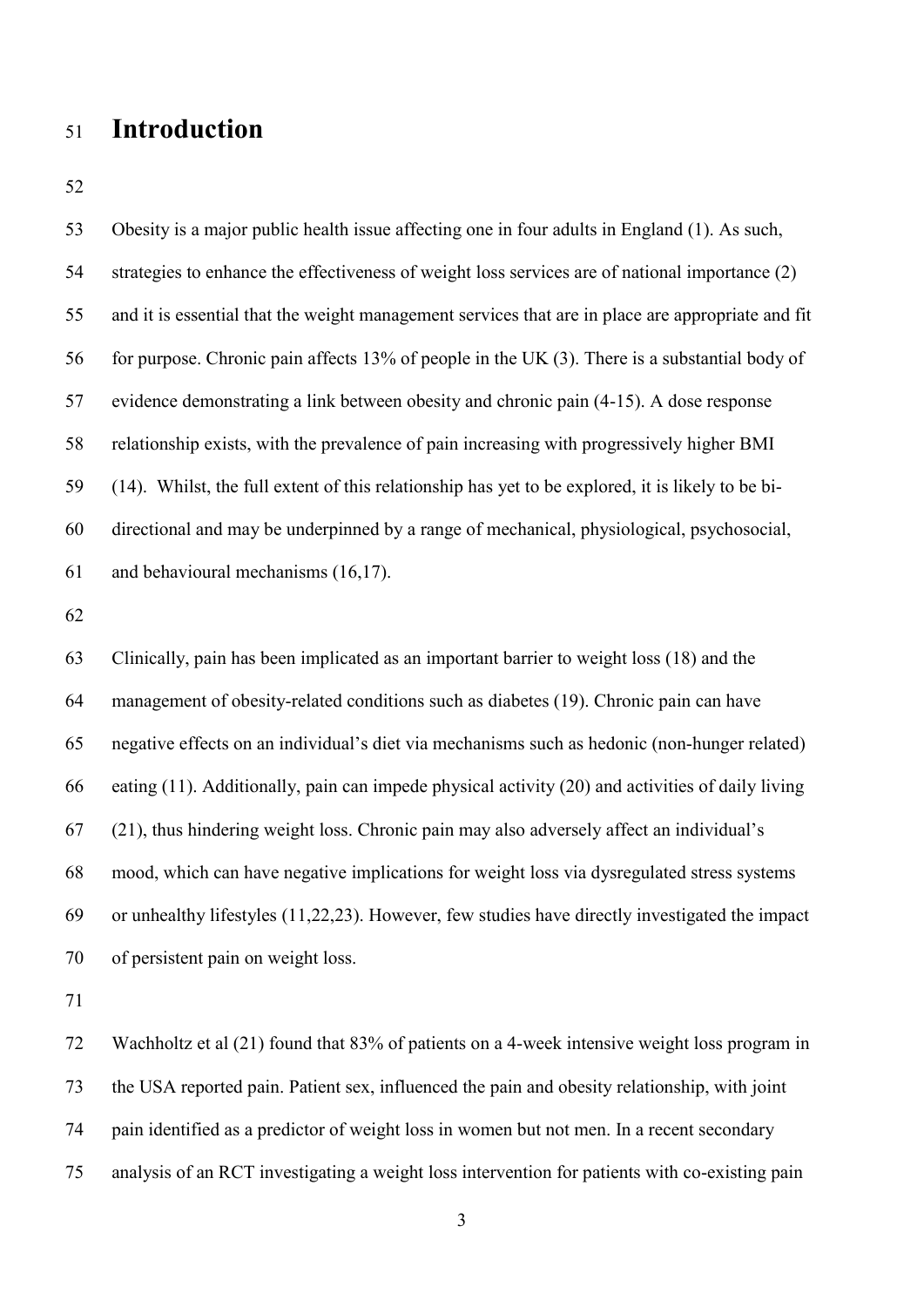and overweight/obesity 80% reported moderate or severe pain (24). Those with severe pain reported significantly less weight loss (-0.1%) compared to those with moderate (-1.9%) or no pain (-2.1%) (24). These findings support the work of Wachholtz et al (21) and demonstrate that pain may be a considerable barrier to weight loss. However, the participants in this US study were veterans, 85% of whom were male. Thus, it is unclear if these findings would generalise to patients undergoing weight management interventions within the 82 National Health Service (NHS) in England where up to 88% of patients are female (25) and women receive 75% of bariatric surgery (1). Thus there is a need to specifically investigate the potential effect of pain on weight loss in this context. The aim of this study was to investigate the effect of persistent pain on weight loss in individuals receiving NHS specialist weight management services.

- 
- 

## **Methods**

### **Participants**

 This is an analysis of an NHS clinical dataset of patients who attended a specialist weight management service in the North East of England from February 2013 to November 2014. To be referred to the specialist weight management service patients were required to meet the 96 following admissions criteria of having a BMI of  $\geq$ 40 or a BMI  $\geq$ 35 with a significant co- morbidity such as diabetes or hypertension. Furthermore, patients were required to be 98 registered with a local GP; aged >16years; with an ability to take charge of their dietary intake; assessed as "ready to change"; and have had previous attempts at weight loss either in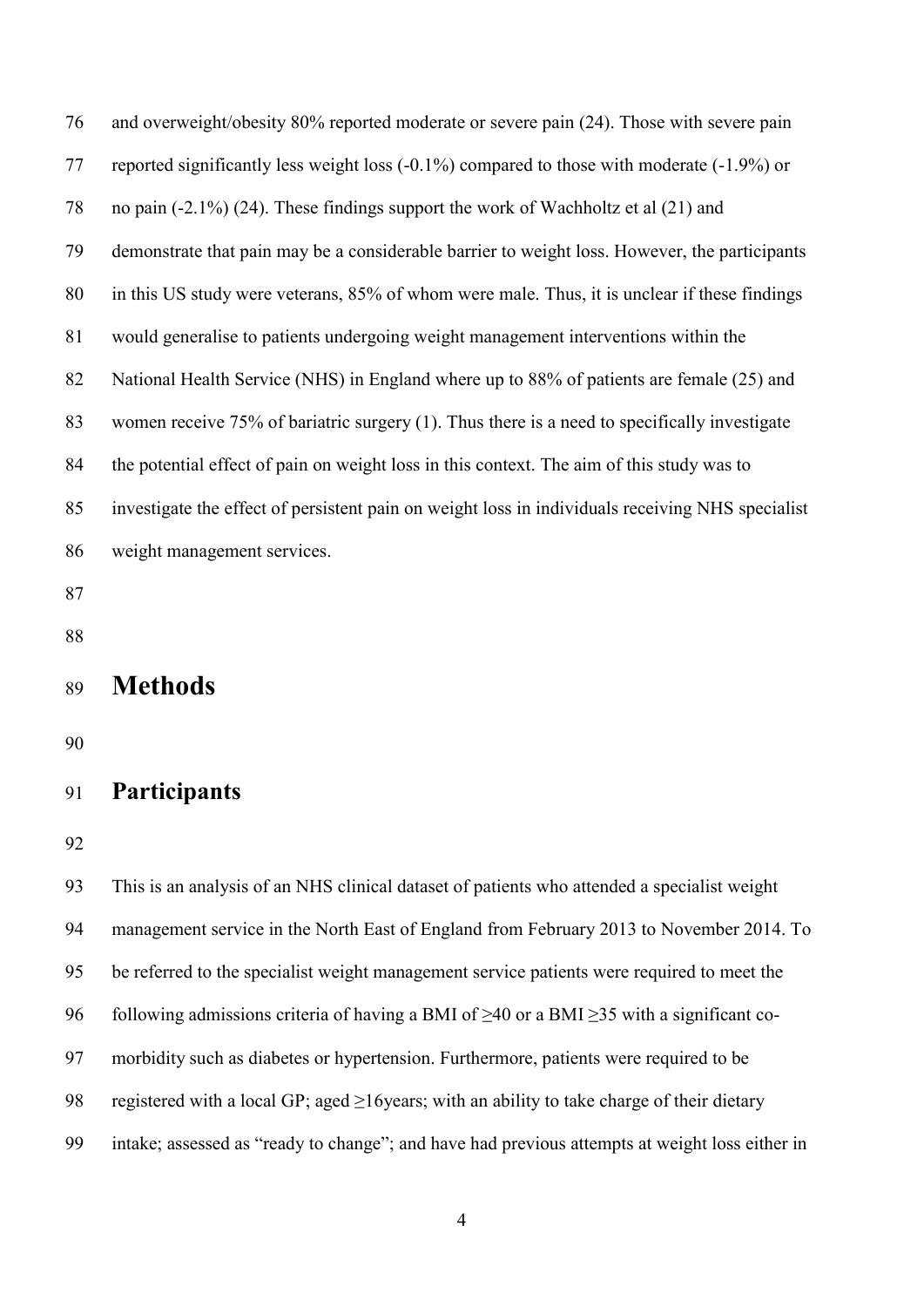primary care including community weight management programmes, exercise programmes or anti-obesity medication for a minimum of 6 months. Their GP needed to have completed a recent metabolic and endocrine assessment and could show that the patient's underlying endocrine diagnosis was stable and any secondary causes of obesity excluded. Patients were excluded from referral to the specialist weight management service if they did not meet the admission criteria above, or if they had a suspected or diagnosed malignancy, were pregnant, or requiring post-bariatric care (unless previously known to the service). From the pre- existing patient database, to be included in this study, participants needed to have provided baseline and one-year outcome data. Response: Ethical approval for this study was obtained from The School of Health and Social Care Research Ethics and Governance Committee at Teesside University (Reference number 074/14) and the Wales 7 National Research Ethics Committee (Reference number 14/WA/1050). The IRB waived the need for individual participant consent for medical records to be used in this study, and data was accessed anonymously. 

#### **Intervention**

 The specialist weight management service provides a multidisciplinary, biopsychosocial approach for morbidly obese patients.

 Patient treatment programmes consist of three main phases. The timing of these phases varied from patient to patient. In phase 1, patents initially receive a multidisciplinary team (MDT) assessment including consultation with a Dietician, Physiotherapist, Psychologist, Metabolic Physician/Endocrinologist, GP with a specialist interest in obesity management, and an individual care plan is generated. The individual care plan includes: an exercise and physical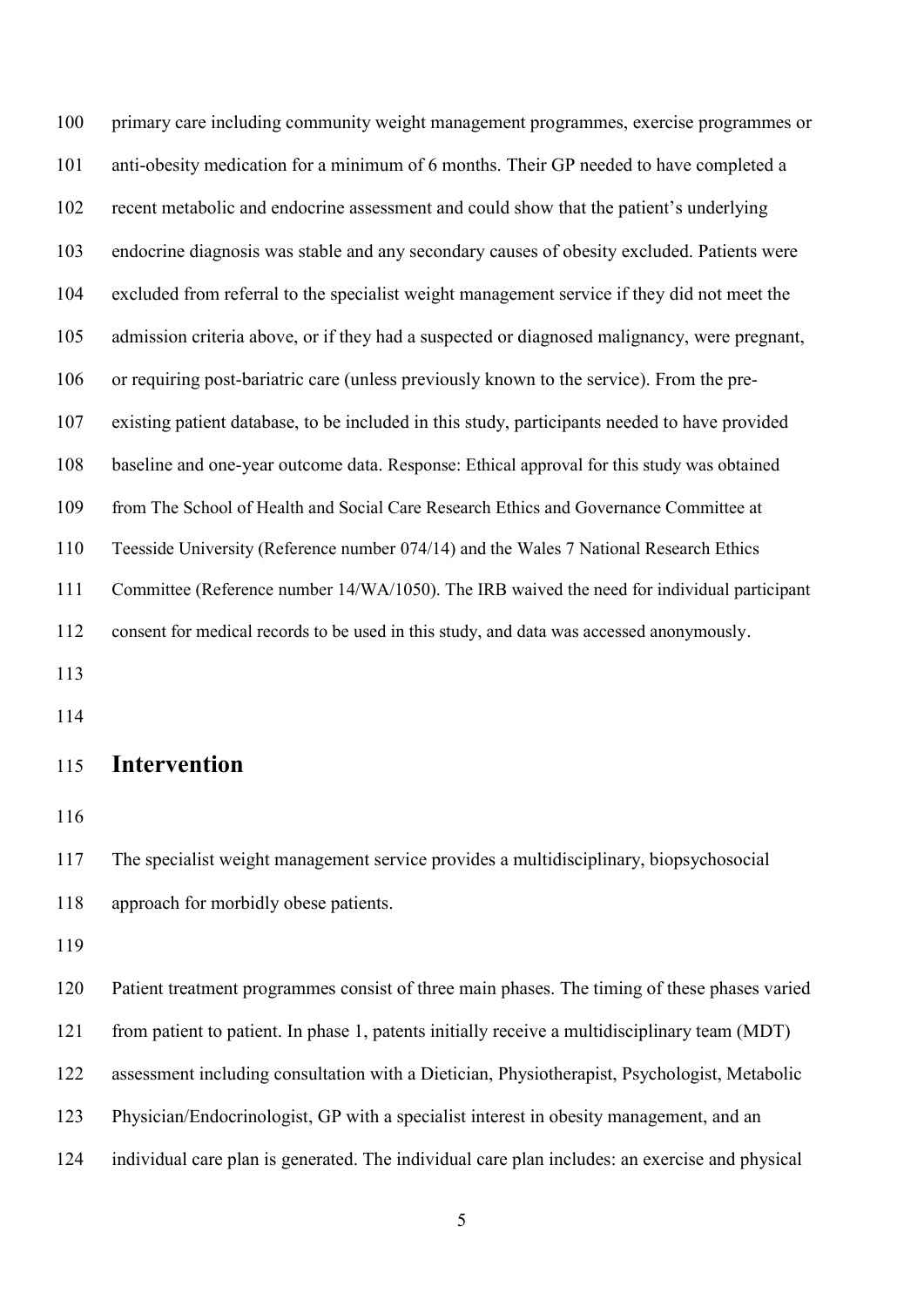| 125 | activity plan; outcomes expected for the individual; target weight; behavioural goals;               |
|-----|------------------------------------------------------------------------------------------------------|
| 126 | modification of eating patterns; goals relating to lifestyle factors; changes in behaviour           |
| 127 | relating to triggers and barriers; food and activity diaries; tools and educational materials. In    |
| 128 | phase 2, patients move into group services and treatment according to their specific needs and       |
| 129 | care plan. During this phase a weekly drop-in and telephone support service is provided.             |
| 130 | Interactions with these elements of the service are recorded and shared with the patient's Care      |
| 131 | Manager. In phase 3, patients are discharged from the service with details of the patient's          |
| 132 | outcomes and an ongoing care plan sent to their GP; signposting to support groups;                   |
| 133 | community weight management services and exercise groups for further weight loss and/or              |
| 134 | weight maintenance support.                                                                          |
| 135 |                                                                                                      |
| 136 |                                                                                                      |
| 137 | <b>Outcome measures</b>                                                                              |
| 138 |                                                                                                      |
| 139 | Whilst outcome measures within the specialist weight management service are collected at             |
| 140 | regular intervals this study includes only the baseline and one-year post baseline data. The         |
| 141 | primary outcome measure was weight (body mass) loss, which was measured using a                      |
| 142 | weighing scales (SECA 645 hand rail scale). Height was also recorded using a Leicester               |
| 143 | Height Measure (Mark 2) so that BMI could be calculated.                                             |
| 144 |                                                                                                      |
| 145 | Pain was measured using the Short-form 36 (SF36) bodily pain subscale (26,27). The scale             |
| 146 | includes two questions 1) how much bodily pain have you had during the past four weeks?              |
| 147 | and 2) during the past four weeks, how much did pain interfere with your normal work                 |
| 148 | (including work both outside the home and housework)? The first question is rated on a 6-            |
| 149 | point Likert scale ranging from <i>none</i> to very severe, whilst the second question is rated on a |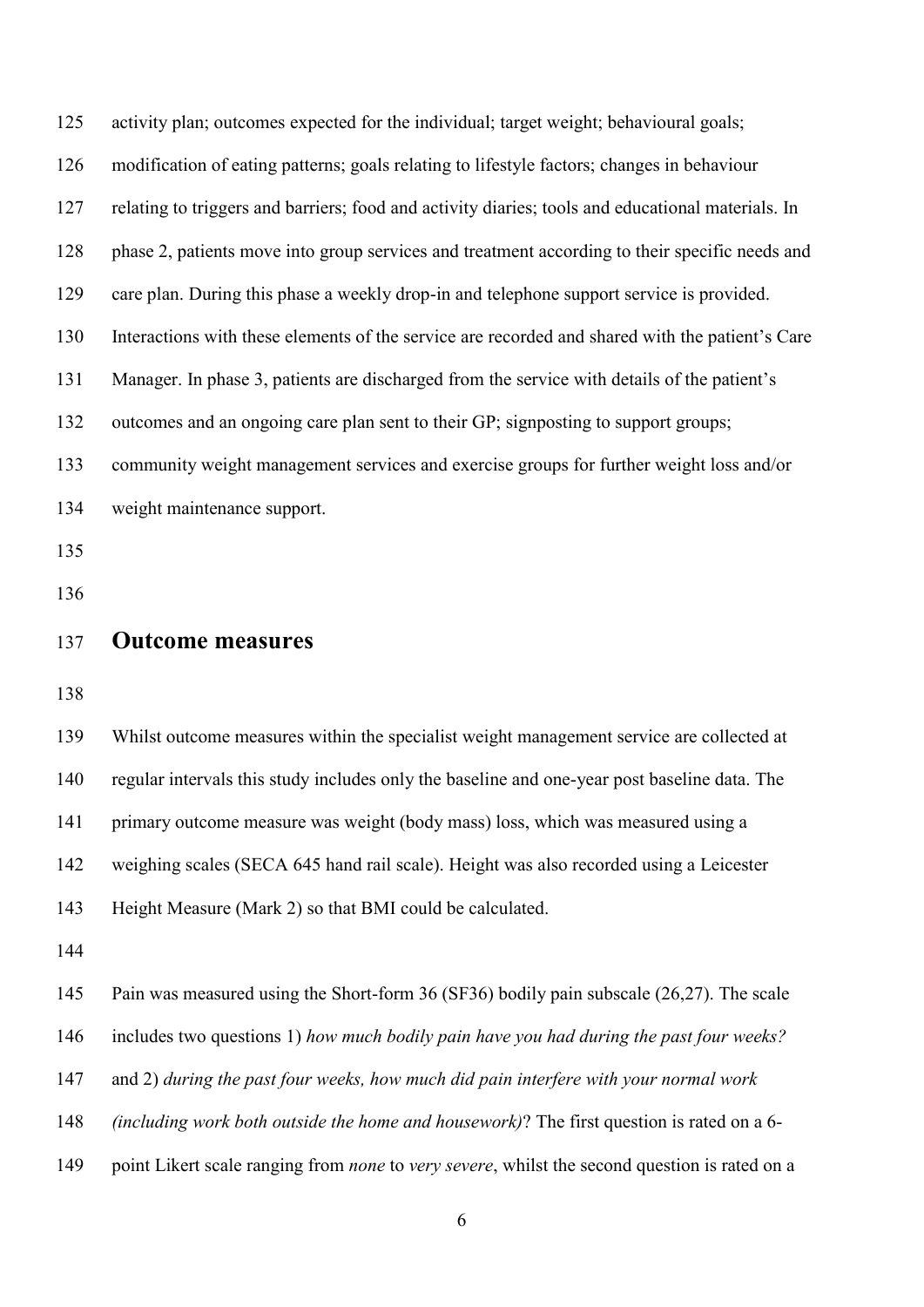| 150 | 5-point Likert scale ranging from not at all to extremely. The raw score is then converted as a    |
|-----|----------------------------------------------------------------------------------------------------|
| 151 | simple algebraic sum into a 0-100% scale value with higher scores representing higher pain         |
| 152 | levels (27). The SF36 bodily pain scale is widely used and has demonstrated good levels of         |
| 153 | validity and reliability as a measure of pain (27-29).                                             |
| 154 |                                                                                                    |
| 155 | The following additional participant characteristics were collected: sex, age, socioeconomic       |
| 156 | status and depression levels. Socioeconomic status was assessed using the Lower layer Super        |
| 157 | Output Area (LSOA) which is derived from the patient's postcode. The LSOA was used to              |
| 158 | assign each patient an index of multiple deprivation, which was categorised into deciles with      |
| 159 | 1 being least affluent and 10 being most affluent. Depression levels were measured using the       |
| 160 | depression subscale of the Hospital Anxiety and Depression scale (HADs) (30).                      |
| 161 |                                                                                                    |
| 162 |                                                                                                    |
| 163 | <b>Statistical analysis</b>                                                                        |
| 164 |                                                                                                    |
| 165 | Individuals were categorised into none-to-mild, moderate, and severe pain sub-groups               |
| 166 | according to their baseline pain scores. The cut-off points used in this analysis were $\leq 50\%$ |
| 167 | mild pain, 50-69.99% moderate pain, and 70-100% severe pain (31). A general linear model           |

was used with weight loss (kg) as the dependent variable and pain subgroup as the

independent variable (fixed effect). This model was covariate-adjusted for any differences in

baseline weight, age, sex, socioeconomic status, and depression levels between sub-groups.

Covariate-adjusted subgroup mean differences in weight loss and associated 95% confidence

intervals (95%CI) were estimated for our primary comparisons.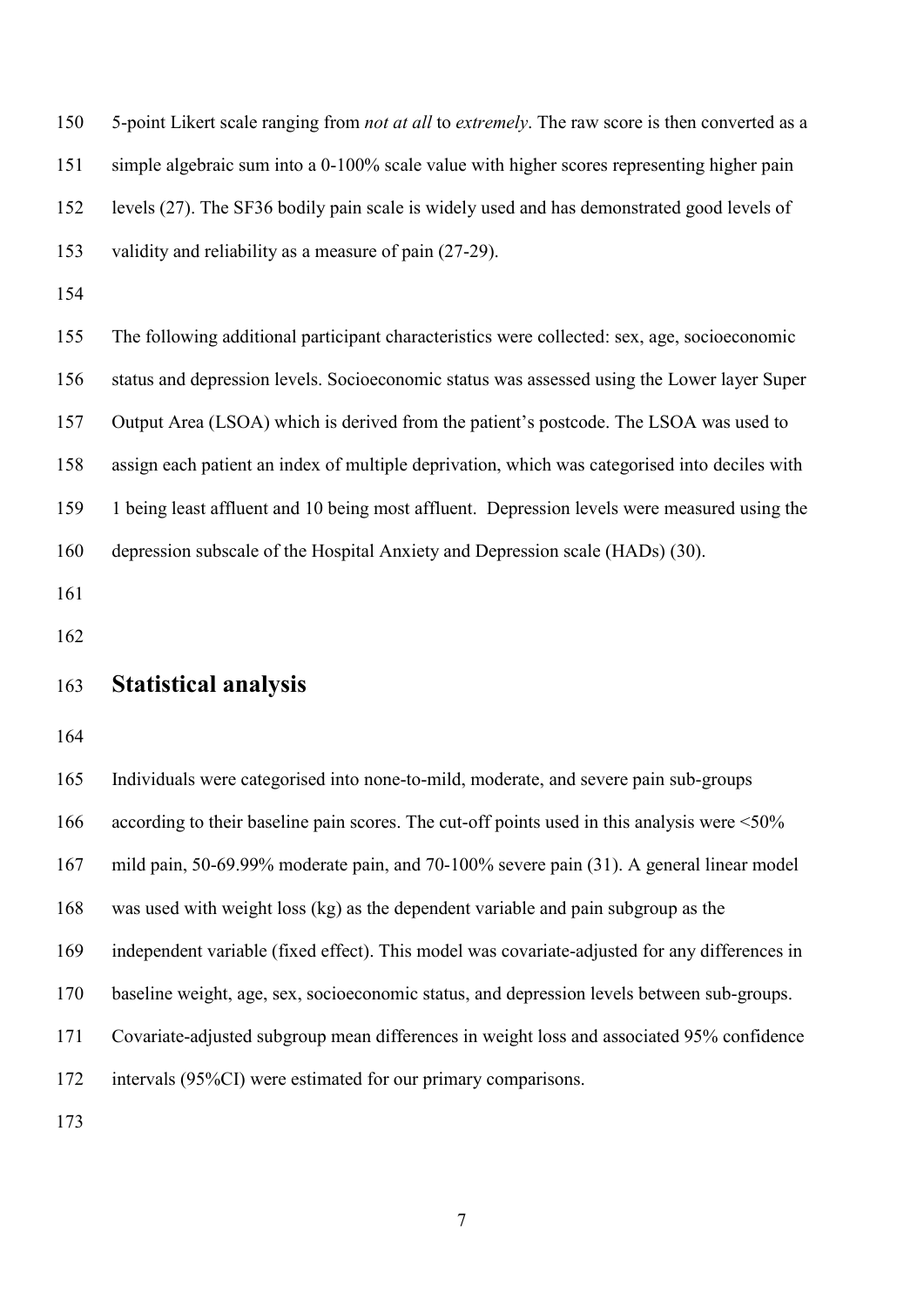174 A sub-group difference in mean weight change was considered clinically relevant if it was

175 ≥5kg. This was based upon the American Heart Association guidelines which state that

176 reductions in weight of 2.5-5.5kg achieved through lifestyle interventions can reduce the risk

177 of developing type 2 diabetes in overweight and obese individuals by 30-60%, while a

- 178 reduction of 5-8kg can improve triglyceride levels and blood lipid profile (32).
- 179
- 180

# <sup>181</sup> **Results**

182

183 Data were obtained for 167 participants who provided baseline and one-year follow-up data.

184 Of these, 26 had missing data and were thus excluded from the analysis. The descriptive

185 characteristics for those with complete data and those with missing data are shown in Table 1.

186 There was no substantial difference for outcome or exposure variables between those with

- 187 complete and incomplete data.
- 188

|                                 | Complete    | <b>Missing</b> |
|---------------------------------|-------------|----------------|
|                                 | $n = 141$   | $n=26$         |
| Age $(yrs)$                     | 52.2(11.9)  | 52.5(14.6)     |
| <b>Sex</b>                      |             |                |
| Men                             | 30%         | 31%            |
| Women                           | 70%         | 69%            |
| Socioeconomic status $(1-10)$   | $3(1-6)$    | $2(1-4.5)$     |
| Depression $(0-21)$             | 8.0(4.4)    | 8.8(4.2)       |
| Height $(m)$                    | 1.65(0.09)  | 1.65(0.11)     |
| Weight (kg)                     | 127.2(23.0) | 130.7(25.1)    |
| Weight change (kg)              | 6.2(11.5)   | 7.5(7.5)       |
| Weight change $(\%)$            | $-4.9$      | $-5.7$         |
| $\geq$ 5kg weight loss achieved | 52%         | 52%            |
| BMI $(kg.m^{-2})$               | 46.3(7.2)   | 47.6(8.4)      |
| Pain $(0-100\%)$                | 60.3(26.9)  | 66.7(24.3)     |

190 *Data are mean (SD) unless stated*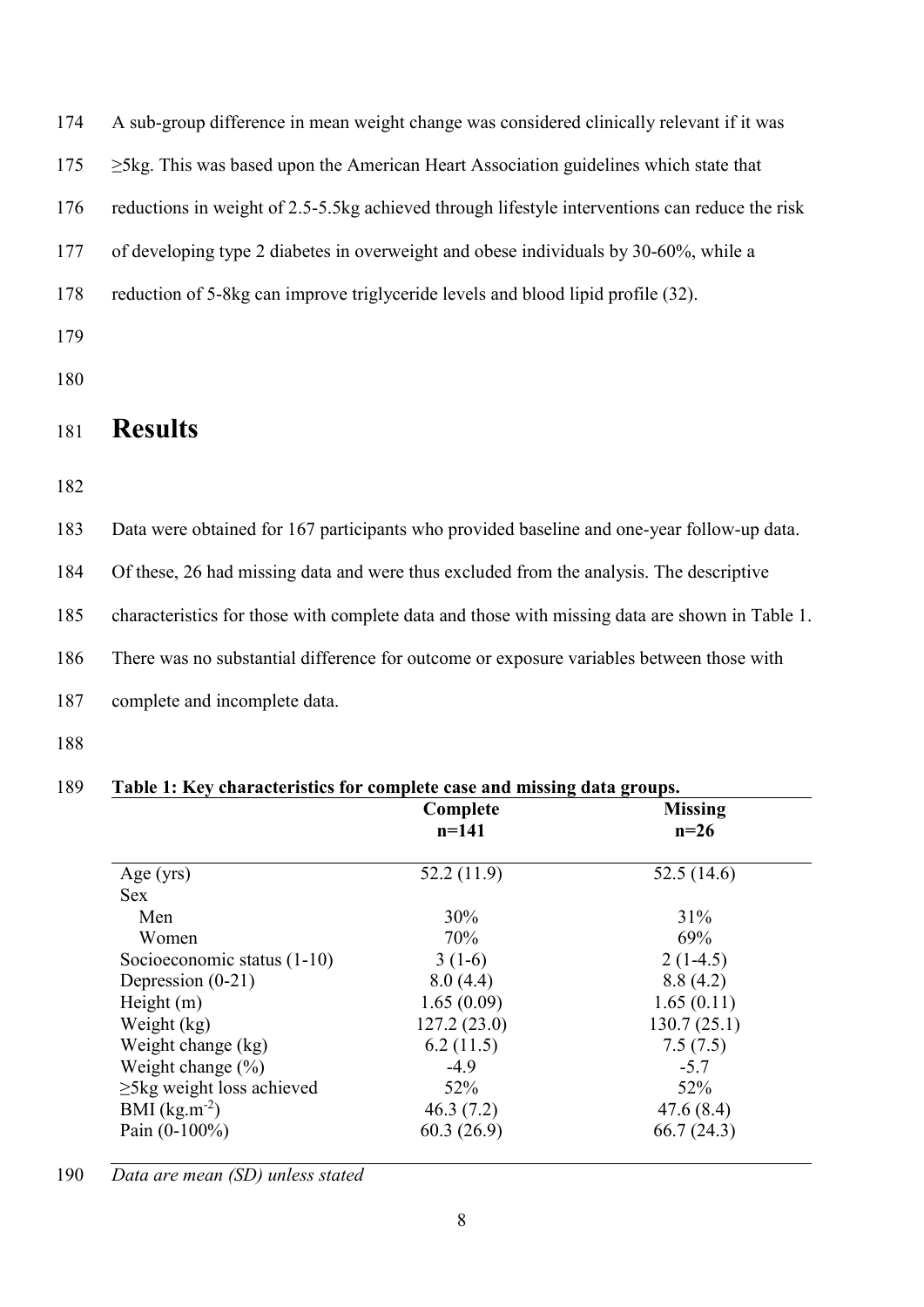*Median and IQR is presented for socioeconomic status* 

 *In the missing group column n=26 for all variables except: socioeconomic status n=14, depression n=23, weight change kg and % n=21, 5kg and 5% weight loss achieved n=21, pain n=16.* 

 Of the 141 complete cases, over the one-year period 52% of patients lost ≥5kg, which is a greater proportion than that expected due to typical within-subjects variation in weight (33). The adjusted mean weight loss for the pooled sample was 6.5kg (95% CI 4.6 to 8.4kg) equivalent to a loss of 5.1% of initial weight. The average pain levels at baseline were 60.3% 200 (SD 26.9%). When broken down into the pain subgroups,  $n=43$  (30.5%) reported none-to-201 mild pain (of which n=6 reported no pain), n=44 (31.2%) reported moderate pain, and n=54 (38.3%) reported severe pain. Covariate-adjusted mean weight loss (95%CI) was similar for those with none-to-mild pain 205 (8.1kg  $(4.2 \text{ to } 12.0 \text{kg})$ ) and moderate pain  $(8.3 \text{kg } (4.9 \text{ to } 11.7 \text{kg}))$ , but was lower for the severe pain group (3.0kg (-0.4 to 6.4kg)) (Figure 1). There was evidence of an effect of 207 baseline pain levels on weight loss after adjusting for all other covariates ( $p=0.08$ ). The mean difference (95%CI) in weight loss between the none-to-mild pain and the moderate pain 209 groups was  $0.2\text{kg}$  (-4.9 to 5.3, p=0.94). The mean difference in weight loss for the severe pain group was 5.1kg (-0.6 to 10.7, p=0.08) lower than the none-to-mild pain group and 211 5.3kg (0.4 to 10.2, p=0.03) lower than the moderate pain group. The raw data used for the analysis can be found in supporting information (S1\_appendix). **Fig 1:** One-year weight loss separated by pain classification group 

# **Discussion**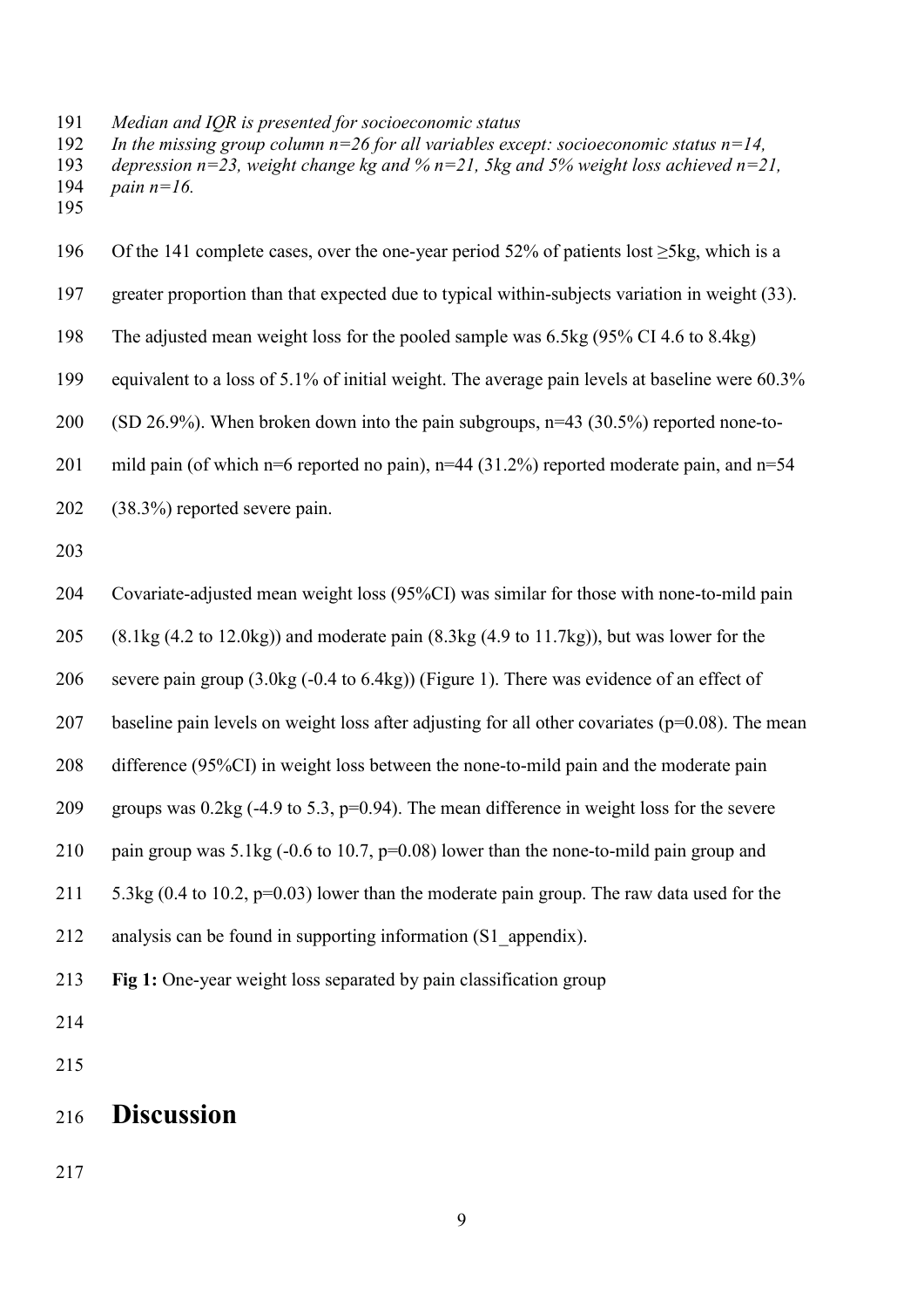This is the first study to directly investigate the effect of persistent pain on weight loss in 219 patients undergoing specialist weight management within the NHS. More than 95% of the patients reported persistent pain at baseline with more than a third of patients reporting severe pain. Our findings indicate that patients with severe pain at baseline lost less weight at one- year follow-up when compared to those with none-to-mild pain or moderate pain. There was no difference between the none-to-mild pain and moderate pain groups.

 The findings of our study are broadly in keeping with Masheb et al. (24) who found that people with severe pain lost significantly less weight -0.3kg (-1.8 to 1.2kg) than those with no 227 pain -2.1kg (-2.7 to -1.4kg) or moderate pain -2.2kg (-3.5 to -0.09kg) and similar levels of weight loss between those with no pain and moderate pain (24). The magnitude of the weight loss in our study was greater than that seen in Masheb et al. (24) who reported a group weight 230 loss of 1.71% with 21.9% achieving weight loss of  $\geq$ 5% in comparison to our study where 231 there was a weight loss of 5.1% and 48% of patients achieved a weight loss of  $\geq$ 5%. The difference in magnitude may be related to baseline obesity levels which were higher in the 233 current study compared to that of Masheb et al.  $(24)$  (BMI = 46 vs. 36kg.m<sup>-2</sup>). Other reasons may be to do with differences in study methodology. Masheb et al. (24) was a reanalysis of an RCT investigating the effects of a weight loss intervention compared to a control in veterans, predominantly middle-aged males (85%), while our data was from patients receiving their usual care, predominantly females (70%). The differences may also have been cultural/geographical between the US and the UK. The magnitude of the weight loss in our study is comparable to that seen in conservative weight loss programmes in other parts of the UK (-4.8kg and -4.6%) (25).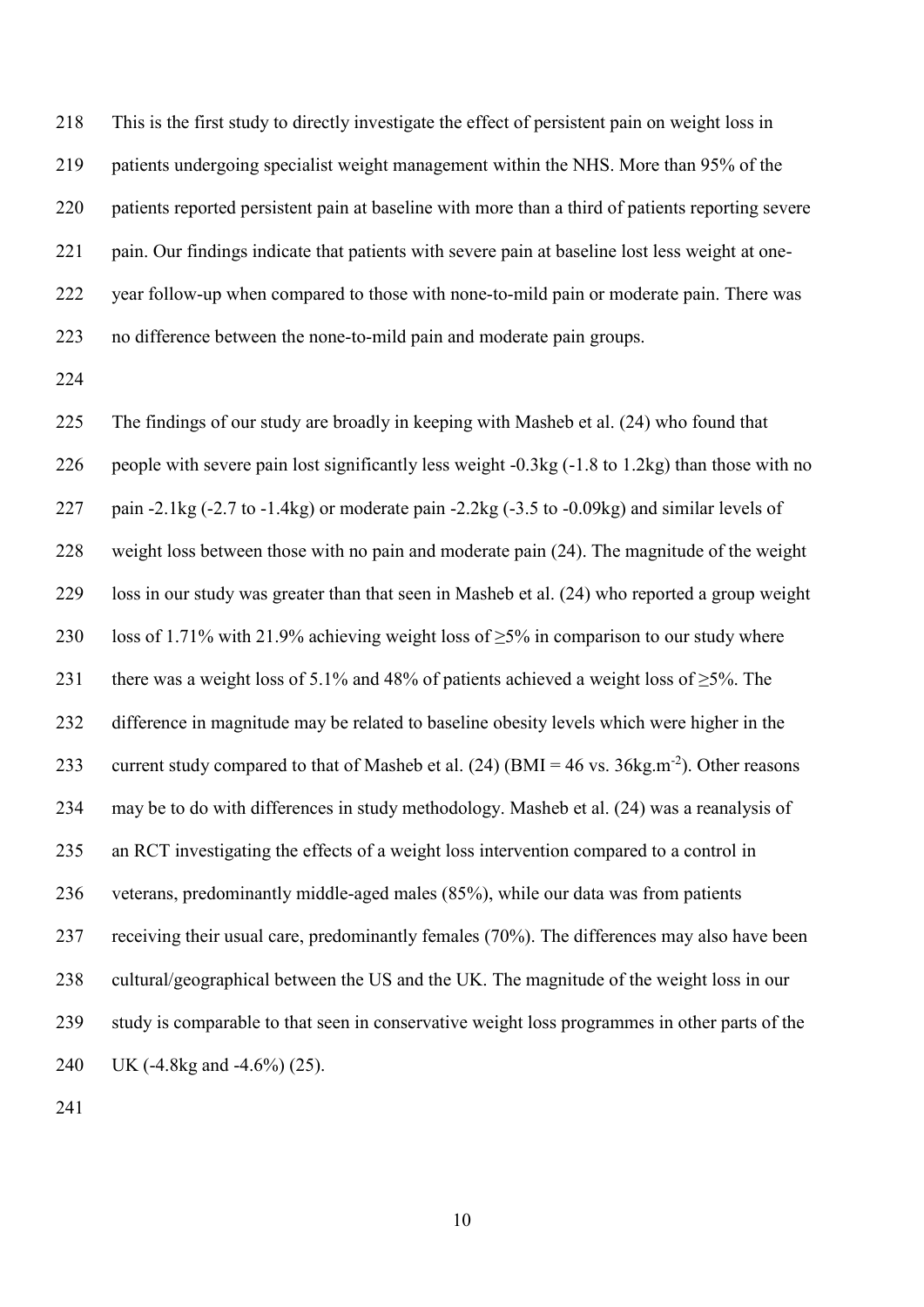The clinical implication of our findings is that severe pain levels may be a considerable barrier to weight loss in those referred to specialist weight management services in the NHS by a magnitude of 5kg. Given the high prevalence levels of persistent pain in obese populations, especially in those with more severe obesity (14), the reach and significance of pain as a barrier to weight loss may be considerable. As such, these findings support previous calls for better integration between weight management and pain management services (12,18). Additional support may be warranted for patients with severe pain. Given that pain and its associated functional impairments are at least partly modifiable, targeting pain as part of a weight management strategy could potentially enhance weight loss outcomes for those with co-existing obesity and severe pain. There are a small but growing number of trials investigating the effectiveness of combined pain and weight management interventions in obese patients (34,35). Our findings emphasise the merit of this work and suggest that such interventions may be best targeted at those with more severe pain.

 This study has a number of limitations. This is a retrospective observational study, thus no claims of cause and effect can be made. While pain was measured using a valid and reliable questionnaire, pain characteristics such as location, duration and type of pain were not recorded. Thus, their potential role in weight loss was not explored. Whilst a number of important co-variates were adjusted for within the statistical model, some potentially important co-variates such as diet were not included. During the time period in which this data was collected, 837 patients were discharged from the specialist weight management service. Thus, data was only available for 19% of the patients at this clinic. As such, this sample may not be representative of patients attending NHS weight management services, reducing the generalisability of our findings. Additionally, the sample is small, which increases the risk of a type II error. However, the strength of this work is the use of a well-validated measure of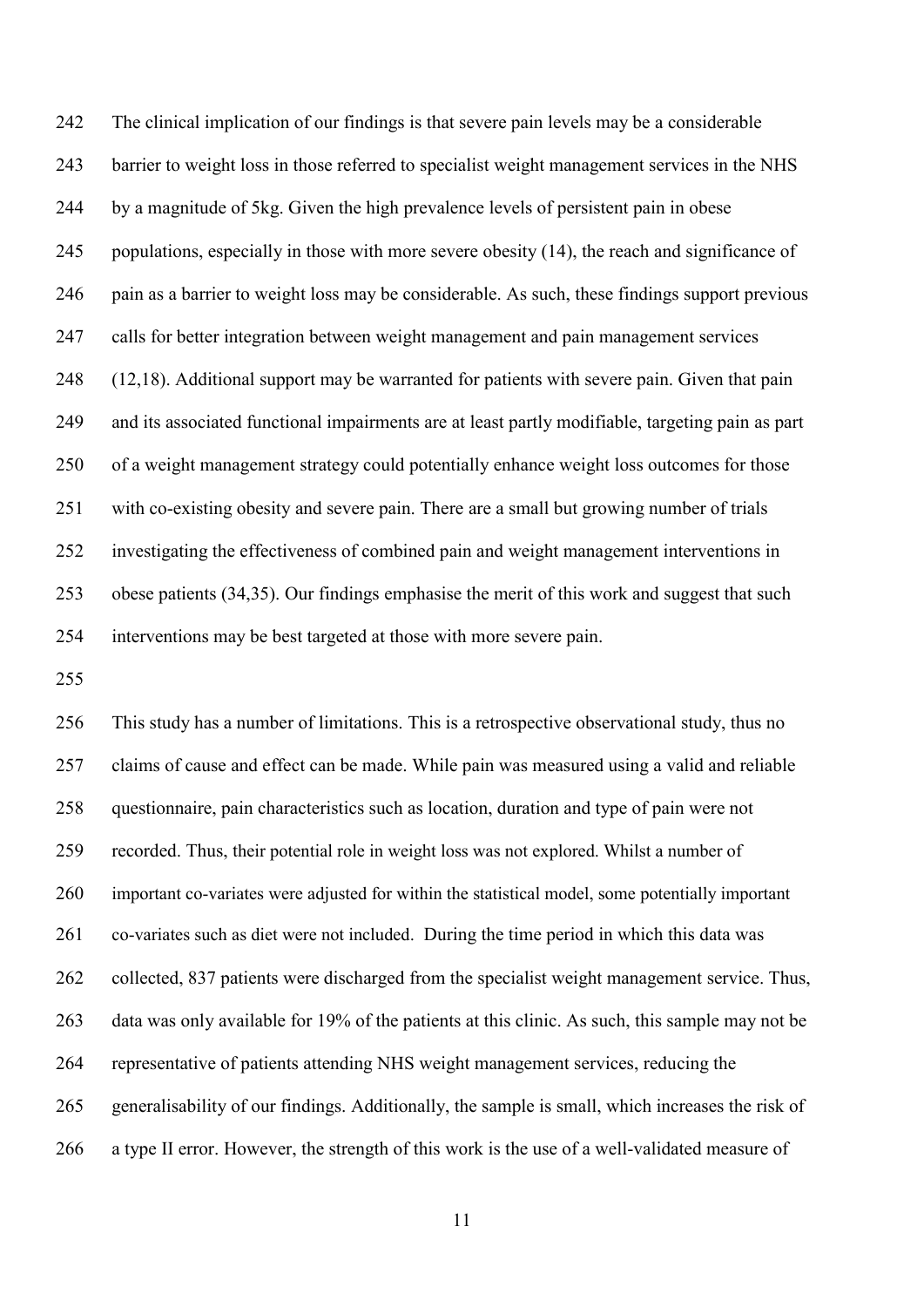pain and clinically established published cut-off values for none-to-mild, moderate and severe 268 pain. Data on the location of the pain would have been useful contextual information but previous work suggests that it may be of limited relevance (24).

## **Conclusion**

 In conclusion, patients with severe pain at the point of entry to an NHS specialist weight management service appear to lose less weight at one-year follow-up compared to those with none-to-mild or moderate pain. The magnitude of the difference is likely to be clinically relevant and highlights the potential gains in weight loss that might be achieved by addressing concomitant persistent pain in weight management services. There was no difference in weight loss between those who reported none-to-mild pain and moderate pain. These findings broadly support earlier findings in a sample of, predominantly male, US veterans (24), thus suggesting they are applicable to the NHS, which comprises of a high proportion of female patients. Future studies need to be conducted to more firmly establish the generalisability of these findings into the wider NHS setting, including applicability in non-specialised community weight management setting, which include patients with less severe forms of obesity. Future work investigating the feasibility of incorporating some form of pain management into the weight management setting is also be warranted.

## **Acknowledgements**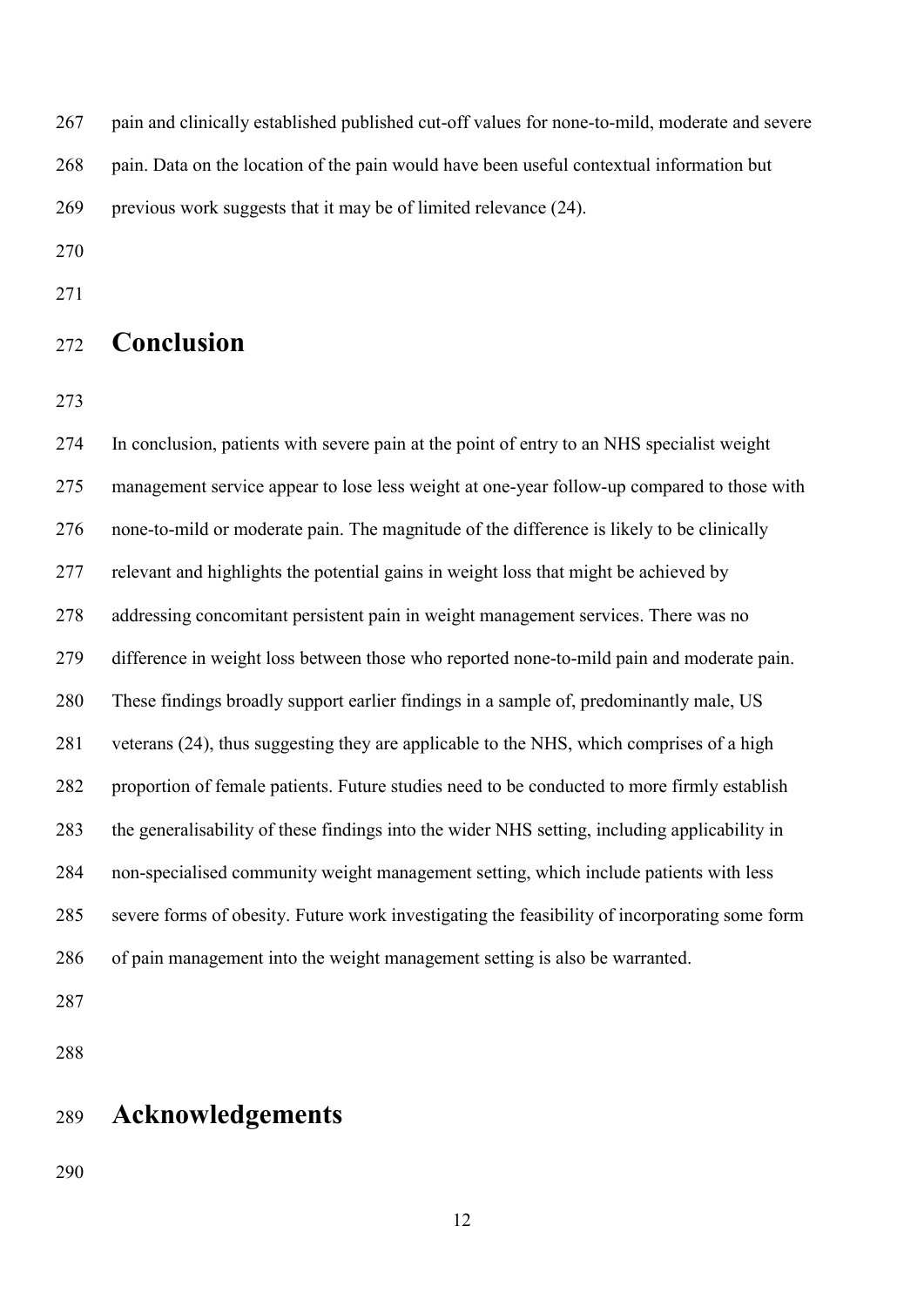| 291 | All staff and patients who participated in this study, and Teesside University who funded the      |
|-----|----------------------------------------------------------------------------------------------------|
| 292 | study.                                                                                             |
| 293 |                                                                                                    |
| 294 |                                                                                                    |
| 295 | <b>Ethical Statement</b>                                                                           |
| 296 | Ethical approval for this study was obtained from The School of Health and Social Care Research    |
| 297 | Ethics and Governance Committee at Teesside University (Reference number 074/14) and the           |
| 298 | Wales 7 National Research Ethics Committee (Reference number 14/WA/1050). The IRB waived           |
| 299 | the need for individual participant consent for medical records to be used in this study, and data |
| 300 | was accessed anonymously.                                                                          |
| 301 |                                                                                                    |
|     |                                                                                                    |
| 302 | <b>References</b>                                                                                  |
| 303 |                                                                                                    |
| 304 | [1] Health and Social Care Information Centre. Statistics on Obesity, Physical Activity and        |
| 305 | Diet. Available from: http://content.digital.nhs.uk/catalogue/PUB20562/obes-phys-acti-diet-        |
| 306 | $eng-2016$ -rep.pdf.                                                                               |
| 307 |                                                                                                    |
| 308 | [2] Department of Health. Healthy Lives, Healthy People: A Call to Action on Obesity in            |
| 309 | England. London: Department of Health; 2011.                                                       |
| 310 |                                                                                                    |
| 311 | [3] Breivik H, Collett B, Ventafridda V, Cohen R, Gallacher, D. Survey of chronic pain in          |
| 312 | Europe: prevalence, impact on daily life, and treatment. <i>Eur J Pain</i> 2006;10:287-287.        |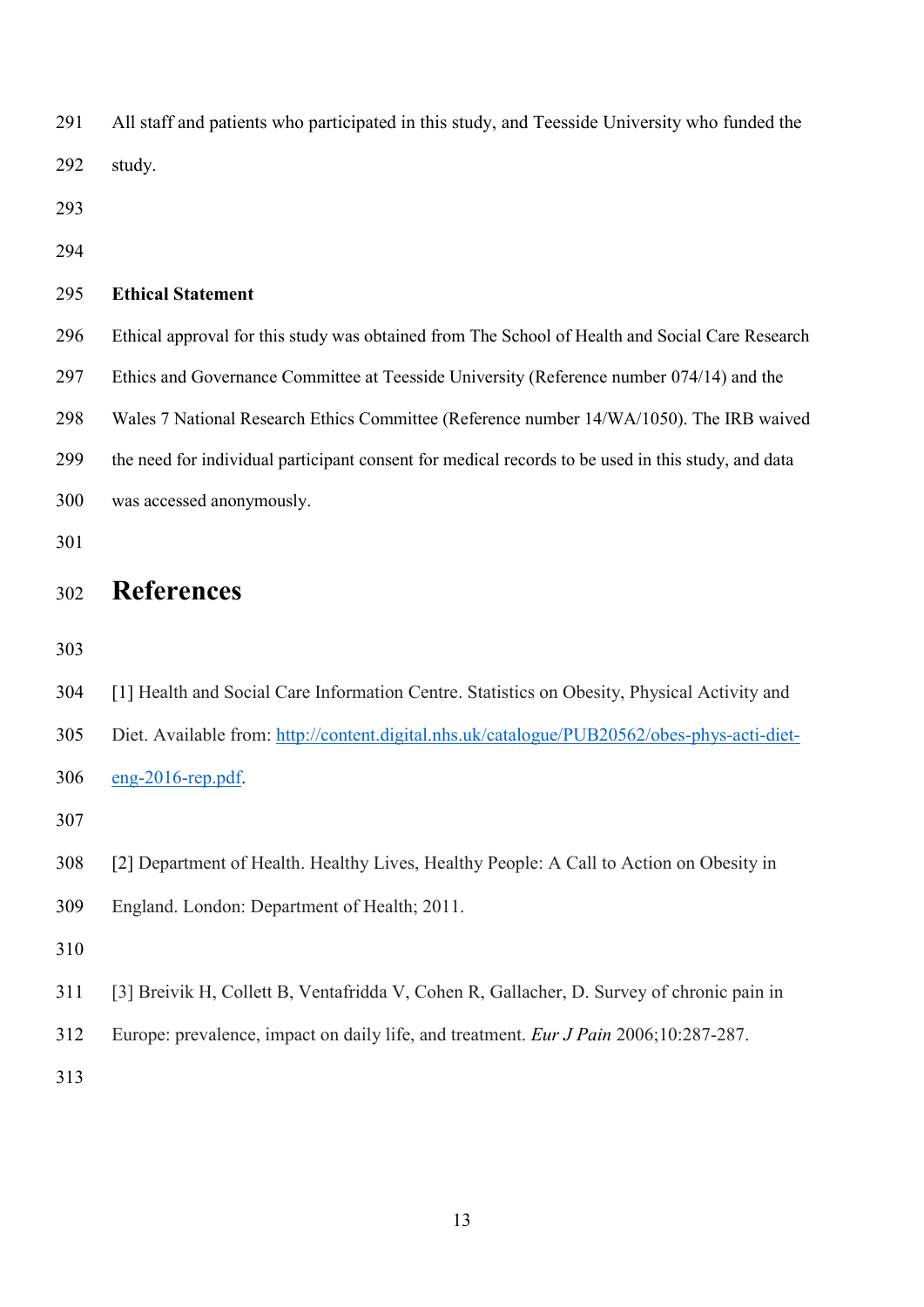| 314 | [4] Peltonen M, Lindroos AK, Torgerson JS. Musculoskeletal pain in the obese: a comparison    |
|-----|-----------------------------------------------------------------------------------------------|
| 315 | with a general population and long-term changes after conventional and surgical obesity       |
| 316 | treatment. Pain 2003;104:549-557.                                                             |
| 317 |                                                                                               |
| 318 | [5] Hitt HC, McMillen RC, Thornton-Neaves T, Koch K, Cosby AG. Comorbidity of obesity         |
| 319 | and pain in a general population: results from the Southern Pain Prevalence Study. J Pain     |
| 320 | 2007;8:430-436.                                                                               |
| 321 |                                                                                               |
| 322 | [6] Howarth D, Inman D, Lingard E, McCaskie A, Gerrand C. Barriers to weight loss in          |
| 323 | obese patients with knee osteoarthritis. Ann R Coll Surg Engl 2010;92:338-340.                |
| 324 |                                                                                               |
| 325 | [7] McCarthy LH, Bigal ME, Katz M, Derby C, Lipton RB. Chronic pain and obesity in            |
| 326 | elderly people: results from the Einstein Aging Study. J Am Geriatr Soc 2009;57:115-119.      |
| 327 |                                                                                               |
| 328 | [8] Urquhart DM, Berry P, Wluka AE, Strauss BJ, Wang Y, Proietto J, et al. Young              |
| 329 | Investigator Award winner: Increased fat mass is associated with high levels of low back pain |
| 330 | intensity and disability. Spine 2011;36:1320-1325.                                            |
| 331 |                                                                                               |
| 332 | [9] Wright LJ, Schur C, Noonan C, Ahumada S, Buchwald D, Afari N. Chronic pain,               |
| 333 | overweight and obesity: findings from a community-based twin registry. <i>J Pain</i>          |
| 334 | 2010;11:628-635.                                                                              |
| 335 |                                                                                               |
| 336 | [10] Ray L, Lipton RB, Zimmerman ME, Katz MJ, Derby CA. Mechanisms of association             |
| 337 | between obesity and chronic pain in the elderly. Pain 2011;152:53-59.                         |
| 338 |                                                                                               |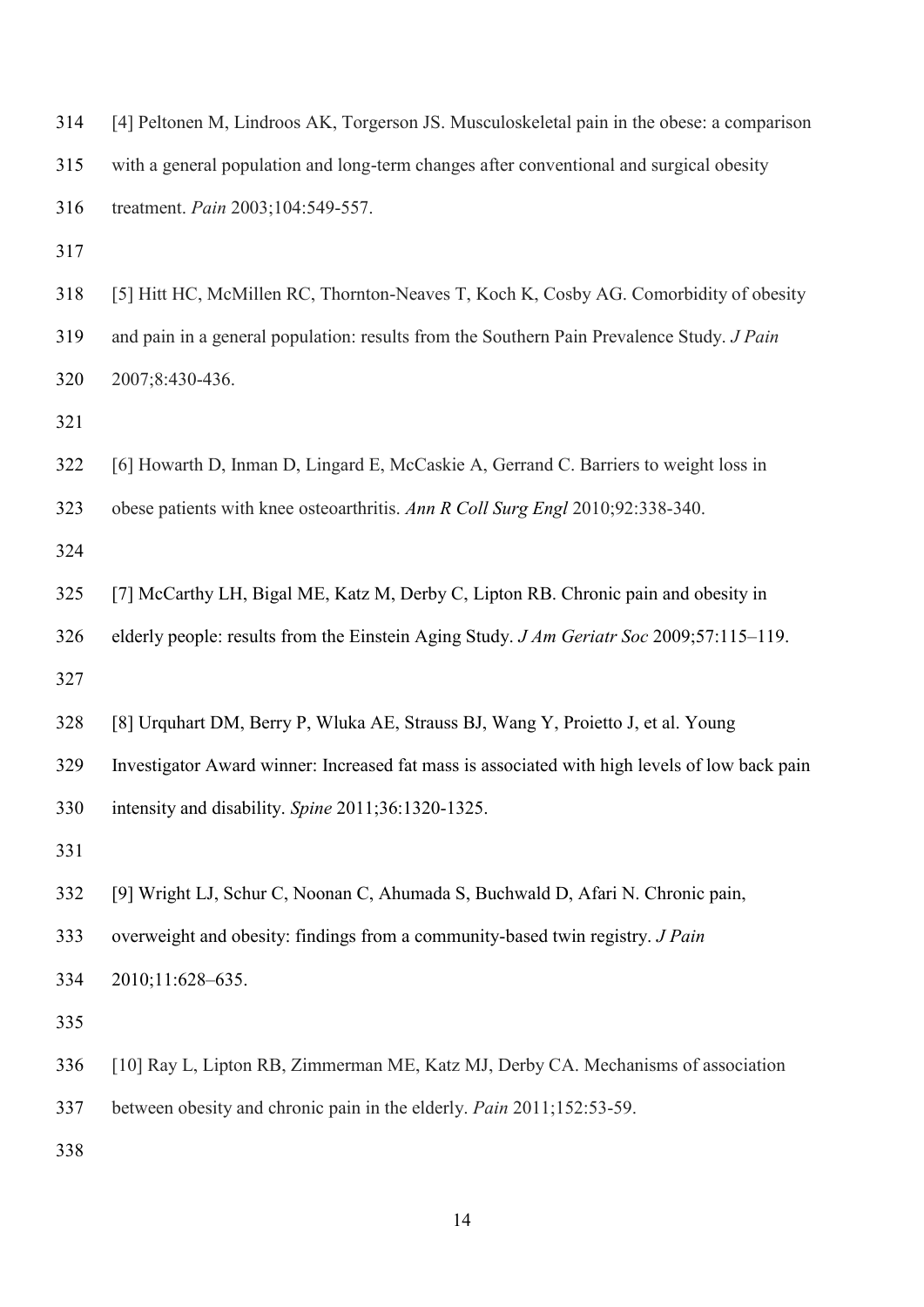[11] Janke AE, Kozak AT. "The more pain I have the more I want to eat": obesity in the

context of chronic pain. *Obesity* 2012;20:2027–2034.

- [12] Bonakdar RA, Christo PJ, Clark MR. Obesity related pain: Time for a new approach that targets systemic inflammation. *J Fam Pract* 2013;62:22–28.
- 
- [13] Saito E, Leonard A, Nakamoto B, McMurtray A. Effects of Obesity and Gender on
- Chronic Pain Severity in a Community Based Cohort. *J Obes Weight Loss Ther* 2012;2:126.

 [14] Stone AA, Broderick JE. Obesity and pain are associated in the United States. *Obesity* 2012;20:1491-1495.

- [15] Magnusson K, Østerås N, Mowinckel P, Natvig B, Hagen KB. No strong temporal
- relationship between obesity and multisite pain–results from a population‐ based 20‐ year
- follow‐ up study. *Eur J Pain* 2014;18:120-127.

- [16] Janke EA, Collins A, Kozak AT. Overview of the relationship between pain and obesity:
- What do we know? Where do we go next?. *J Rehabil Res Dev* 2007;44:245.
- 
- [17] McVinnie DS. Obesity and pain*. Br J Pain* 2013;7:163-70.
- 
- [18] Mauro M, Taylor V, Wharton S, Sharma AM. Barriers to obesity treatment. *Eur J Intern Med* 2008;19:173-180.
-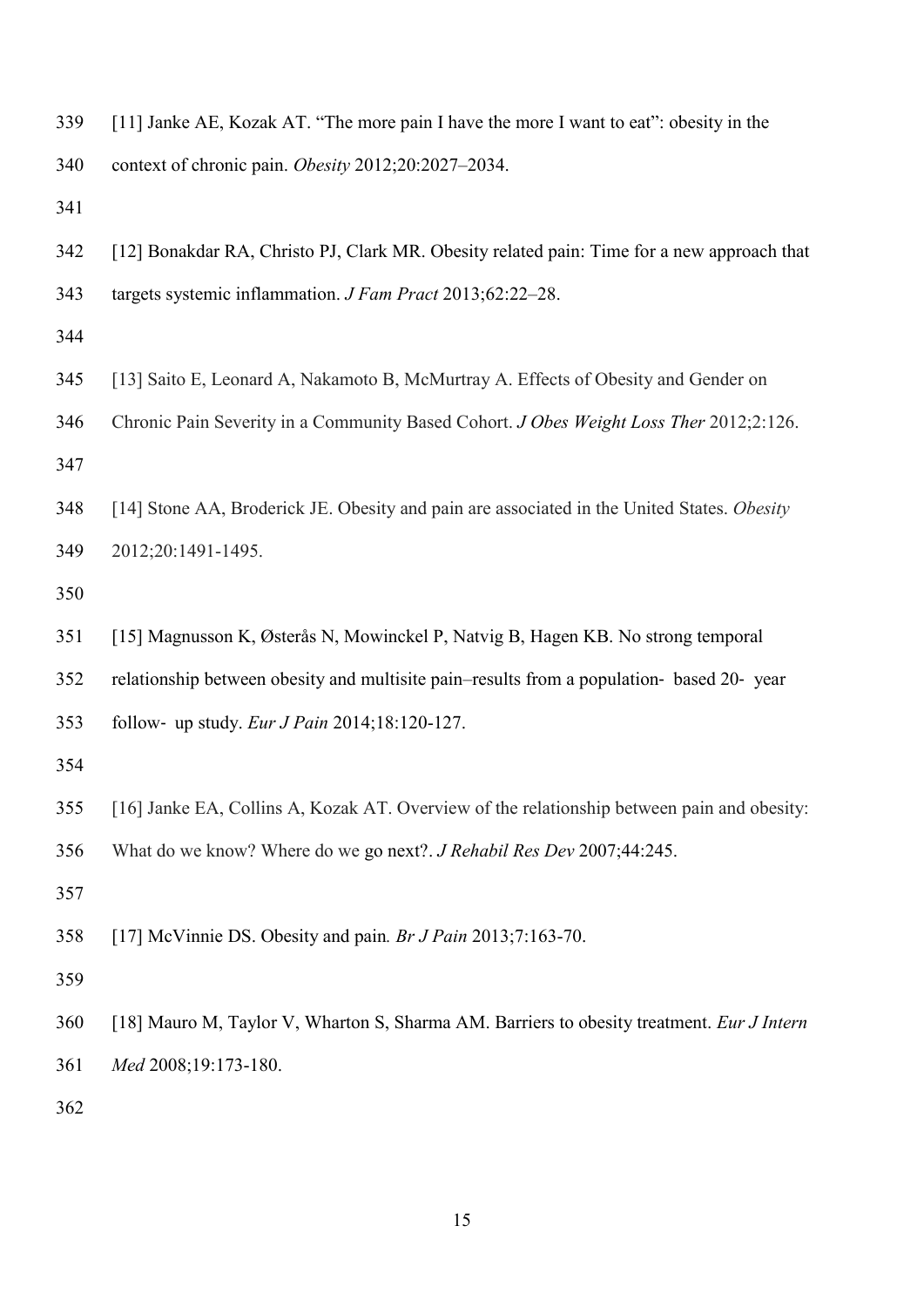| 363 | [19] Krein SL, Heisler M, Piette JD, Makki F, Kerr EA. The effect of chronic pain on          |
|-----|-----------------------------------------------------------------------------------------------|
| 364 | diabetes patients' self-management. Diabetes care 2005;28:65-70.                              |
| 365 |                                                                                               |
| 366 | [20] Ryan CG, Grant PM, Dall PM, Gray H, Newton M, Granat MH. Individuals with                |
| 367 | chronic low back pain have a lower level, and an altered pattern, of physical activity        |
| 368 | compared with matched controls: an observational study. Aust J Physiother 2009;55:53-58.      |
| 369 |                                                                                               |
| 370 | [21] Wachholtz A, Binks M, Eisenson H, Kolotkin R, Suzuki A. Does pain predict                |
| 371 | interference with daily functioning and weight loss in an obese residential treatment-seeking |
| 372 | population?. Int J Behav Med 2010;17:118-124.                                                 |
| 373 |                                                                                               |
| 374 | [22] McElroy SL, Kotwal R, Malhotra S, Nelson EB, Keck PE, Nemeroff CB. Are mood              |
| 375 | disorders and obesity related? A review for the mental health professional. J Clin Psychiatry |
| 376 | 2004;65:634-651.                                                                              |
| 377 |                                                                                               |
| 378 | [23] Luppino FS, de Wit LM, Bouvy PF, Stijnen T, Cuijpers P, Penninx BW, et al.               |
| 379 | Overweight, obesity, and depression: a systematic review and meta-analysis of longitudinal    |
| 380 | studies. Arch Gen Psychiatry 2010;67:220-229.                                                 |
| 381 |                                                                                               |
| 382 | [24] Masheb RM, Lutes LD, Kim HM, Holleman RG, Goodrich DE, Janney CA, et al.                 |
| 383 | Weight loss outcomes in patients with pain. Obesity 2015;23:1778-1784.                        |
| 384 |                                                                                               |
| 385 | [25] Dixon KJ, Shcherba S, Kipping RR. Weight loss from three commercial providers of         |
| 386 | NHS primary care slimming on referral in North Somerset: service evaluation. <i>J Public</i>  |
| 387 | Health 2012;34:555-561.                                                                       |
|     |                                                                                               |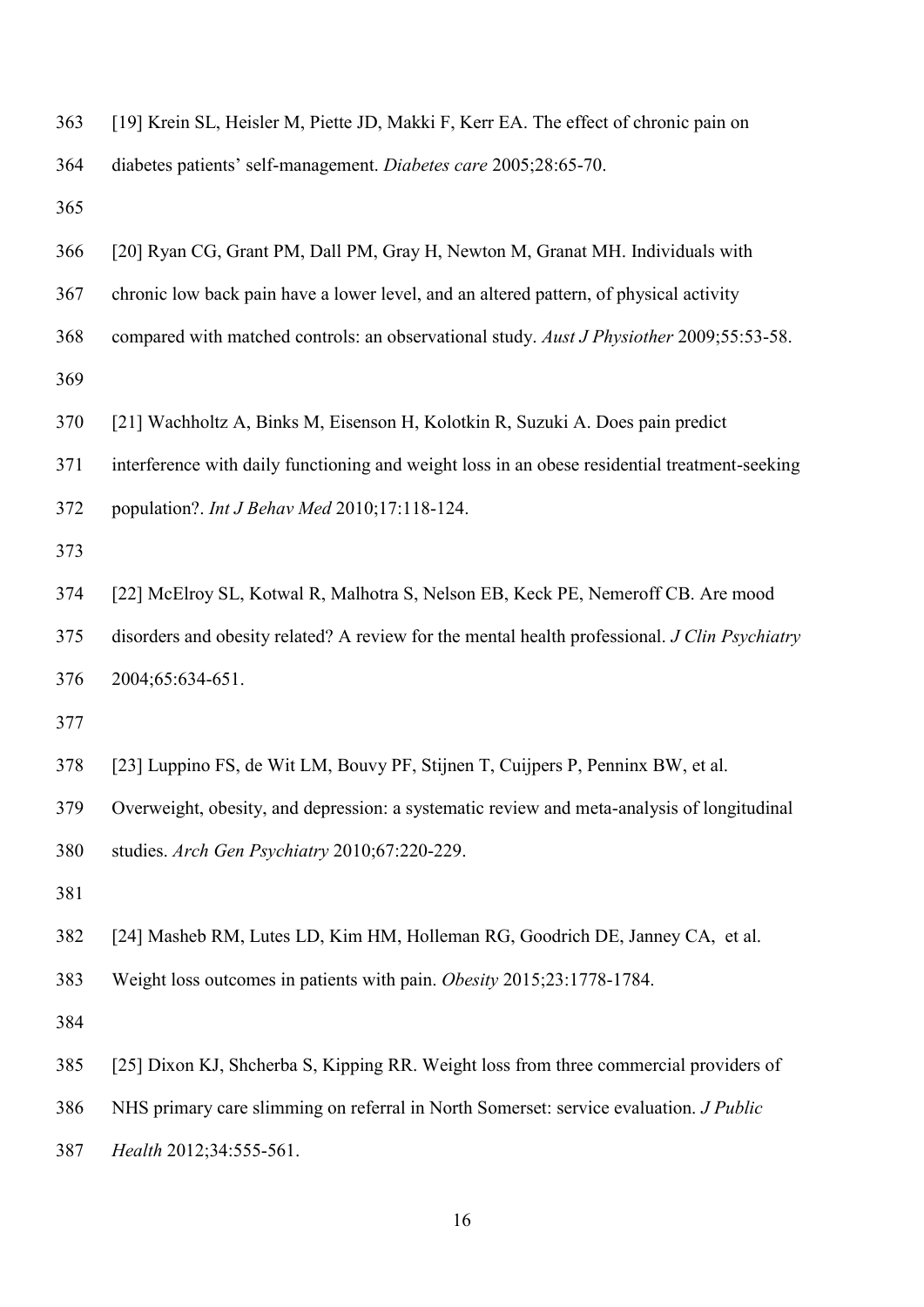| 389 | [26] Ware Jr JE, Sherbourne CD. The MOS 36-item short-form health survey (SF-36): I.           |
|-----|------------------------------------------------------------------------------------------------|
| 390 | Conceptual framework and item selection. Med Care 1992;30:473-483.                             |
| 391 |                                                                                                |
| 392 | [27] Hawker GA, Mian S, Kendzerska T, French M. Measures of adult pain: Visual analog          |
| 393 | scale for pain (vas pain), numeric rating scale for pain (nrs pain), megill pain questionnaire |
| 394 | (mpq), short- form megill pain questionnaire (sf- mpq), chronic pain grade scale (cpgs),       |
| 395 | short form- 36 bodily pain scale (sf- 36 bps), and measure of intermittent and constant        |
| 396 | osteoarthritis pain (icoap). Arthritis Care Res 2011;63:S240-S252.                             |
| 397 |                                                                                                |
| 398 | [28] Brazier JE, Harper R, Jones NM, O'cathain A, Thomas KJ, Usherwood T, et al.               |
| 399 | Validating the SF-36 health survey questionnaire: new outcome measure for primary care.        |
| 400 | BMJ 1992;305:160-164.                                                                          |
| 401 |                                                                                                |
| 402 | [29] Bombardier C, Melfi CA, Paul J, Green R, Hawker G, Wright J, et al. Comparison of a       |
| 403 | generic and a disease-specific measure of pain and physical function after knee replacement    |
| 404 | surgery. Med Care 1995;1:AS131-144.                                                            |
| 405 |                                                                                                |
| 406 | [30] Bjelland I, Dahl AA, Haug TT, Neckelmann D. The validity of the Hospital Anxiety and      |
| 407 | Depression Scale: an updated literature review. <i>J Psychosom Res</i> 2002;52:69-77.          |
| 408 |                                                                                                |
| 409 | [31] Zelman DC, Hoffman DL, Seifeldin R, Dukes EM. Development of a metric for a day of        |
| 410 | manageable pain control: derivation of pain severity cut-points for low back pain and          |
| 411 | osteoarthritis. Pain 2003;106:35-42.                                                           |
| 412 |                                                                                                |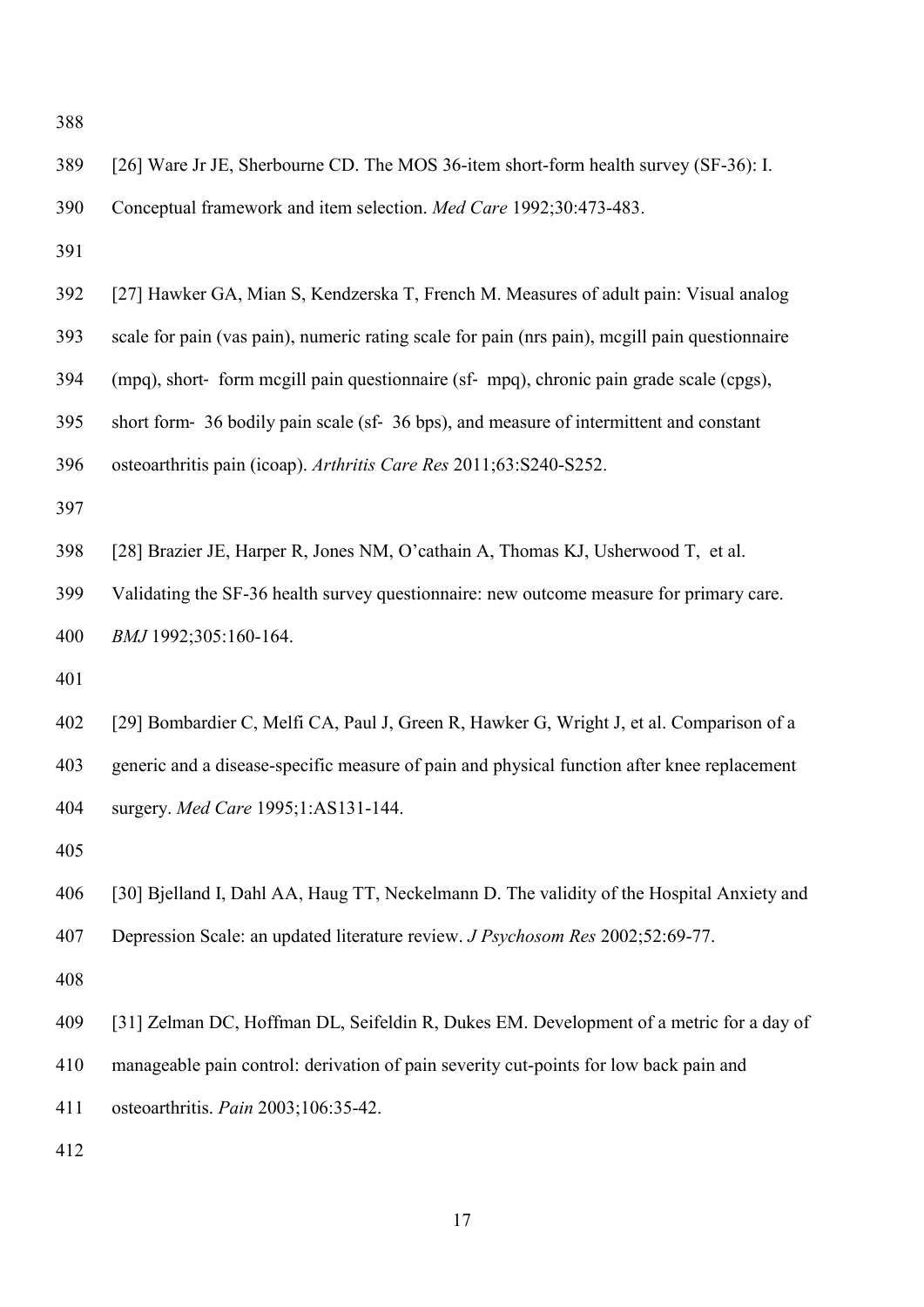| 413 | [32] Jensen MD, Ryan DH, Apovian CM, Ard JD, Comuzzie AG, Donato KA, et al. 2013         |
|-----|------------------------------------------------------------------------------------------|
| 414 | AHA/ACC/TOS Guideline for the Management of Overweight and Obesity in Adults.            |
| 415 | Circulation 2014;129:S102-S138.                                                          |
| 416 |                                                                                          |
| 417 | [33] Atkinson G, Batterham AM. The Impact of Random Individual Differences in Weight     |
| 418 | Change on the Measurable Objectives of Lifestyle Weight Management Services. Sports Med  |
| 419 | 2017;25:1-6.                                                                             |
| 420 |                                                                                          |
| 421 | [34] Somers TJ, Blumenthal JA, Guilak F, Kraus VB, Schmitt DO, Babyak MA, et al. Pain    |
| 422 | coping skills training and lifestyle behavioural weight management in patients with knee |
| 423 | osteoarthritis: a randomized controlled study. Pain 2012;153:1199-1209.                  |
| 424 |                                                                                          |
| 425 | [35] Janke EA, Fritz M, Hopkins C, Haltzman B, Sautter JM, Ramirez ML. A randomized      |
| 426 | clinical trial of an integrated behavioral self-management intervention Simultaneously   |
| 427 | Targeting Obesity and Pain: the STOP trial. BMC Public Health 2014;14:621.               |
| 428 |                                                                                          |
| 429 |                                                                                          |
| 430 |                                                                                          |
| 431 |                                                                                          |
| 432 |                                                                                          |
| 433 |                                                                                          |
| 434 |                                                                                          |
| 435 |                                                                                          |
| 436 |                                                                                          |
| 437 |                                                                                          |